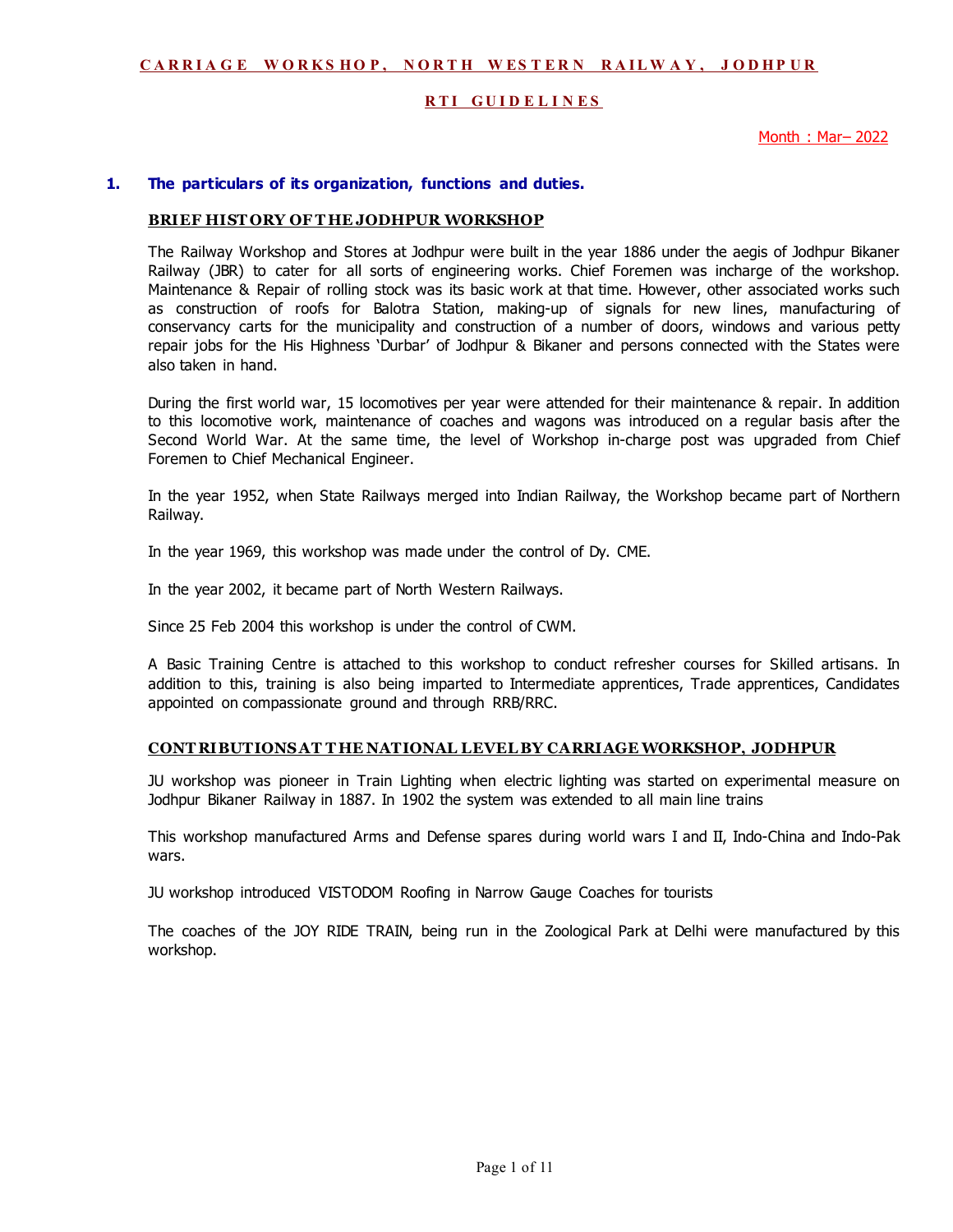## **RTI GUIDELINES**

Month : Mar– 2022

# **JODHPUR WORKSHOP AT A GLANCE**

| <b>Total Area</b>                     | t. | 28.5 Acre (115339 Sq. Meter)                                               |
|---------------------------------------|----|----------------------------------------------------------------------------|
| <b>Total Covered Area</b>             | ÷. | 55817 Sq. Meter                                                            |
| Rail Track within Workshop            | ÷. | 5400 Meter                                                                 |
| Road within Workshop                  | ÷. | <b>1758 Meter</b>                                                          |
| <b>Power requirement</b>              | ÷. | <b>850 KVA</b>                                                             |
| <b>Availability of Stand by Power</b> | ÷. | <b>920 KVA</b>                                                             |
| No. of M&P                            | ÷. | 363 Nos.                                                                   |
| <b>Present outturn</b>                | ÷. | 87 BG Coaches / Per Month (17AC+70 Non AC)                                 |
| <b>Water Pumping Capacity</b>         | ÷. | 350 KL/Hr                                                                  |
| <b>Water Storage Capacity</b>         | ÷. | 3337 KL                                                                    |
| <b>Overhead Tank Capacity</b>         | ÷. | <b>250 KL</b>                                                              |
| <b>Health unit</b>                    | ÷. | 01 Nos.                                                                    |
| <b>Address</b>                        | ÷. | <b>Carriage Workshop</b><br>North Western Railway<br><b>Jodhpur 342001</b> |
| <b>Telecommunications</b>             | ÷. | 0291-2432140                                                               |
| Fax                                   | ÷. | 0291-2610496                                                               |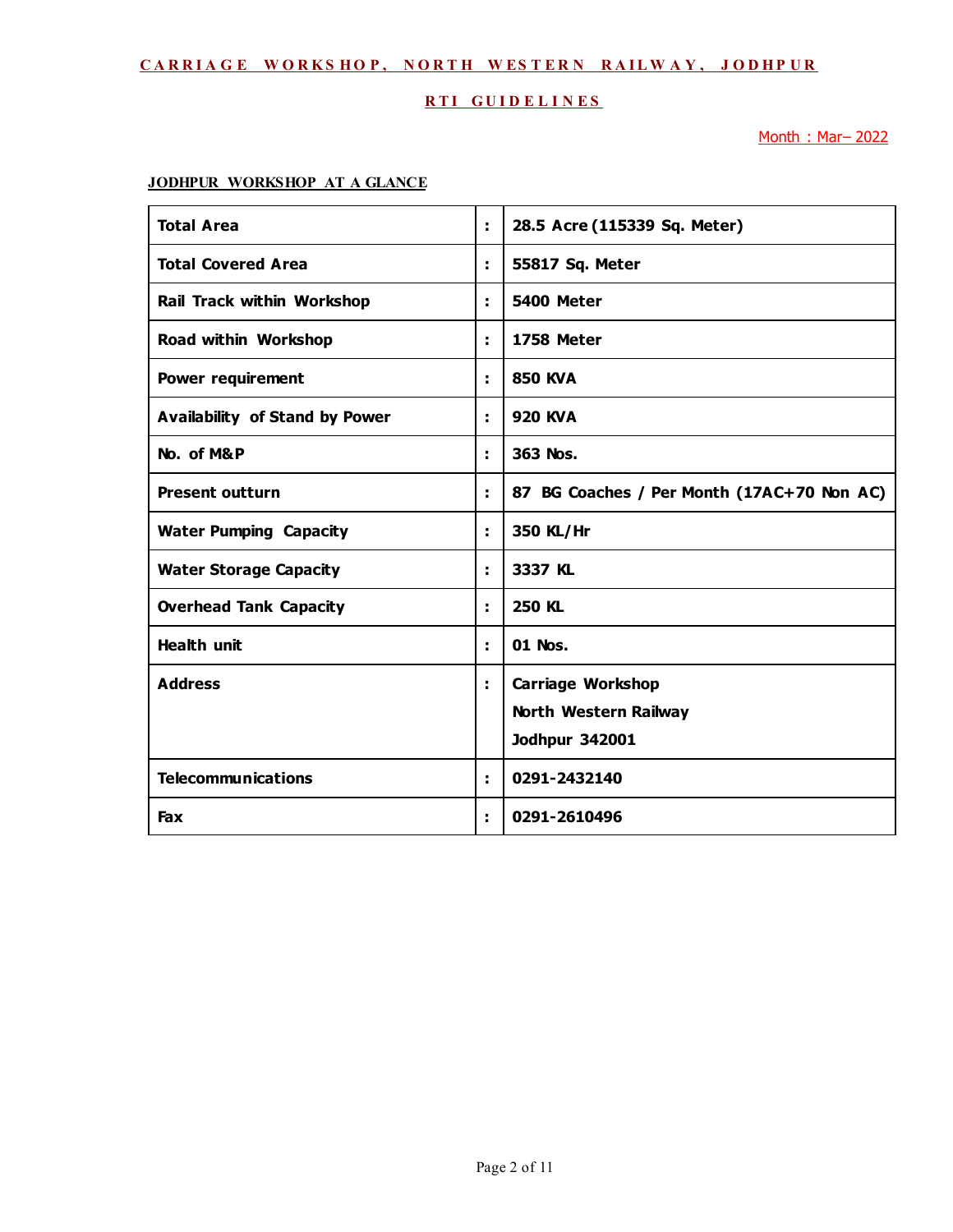## **RTI GUIDELINES**

Month : Mar– 2022

#### **2. The power and duties of its officers and employees.**

North Western Railway Workshop, Jodhpur is a Periodical Overhauling unit for BG AC and Non-AC coaches under the administrative control of Chief Workshop Manager. The Power and Duties of various officers and staff members are as under – POWERS AND DUTIES

#### **Chief Workshop Manager (CWM)**

Overall Incharge of all operations in Jodhpur Workshop

Appellate Authority for the Jodhpur workshop

Allocates responsibility and authority of Officers and coordinates their activities

Exercise financial powers as per 'Schedule of power'

## **(A) MECHA NICAL**

#### **(i) Dy Chief Mechanical Engineer (Dy CME)**

Over all In-charge of mechanical activities of the workshop

Public Information Officer for the Jodhpur workshop

To conduct survey of scrap materials along with Dy CMM/JU

Chief safety officer for the workshop

Coordinates development works

Exercise financial powers as per 'Schedule of power'

#### **(ii) Works Manager (WM)**

 Responsible for all activities related to resolve customer complaints in Jodhpur workshop and for identifying corrective/preventive action, where necessary

Monitors Progress of RSP work and modifications

Over all incharge of the Coach POH Shops

Identifies training needs of SSE In-charges with in his control

Conducts trade test for employees in Artisan cadre

Condemnation of materials and M&P as per 'Schedule of power'

#### **(iii) Assistant Works Manager (AWM)**

Controls the activities of the manufacturing shops under his control

Assistant Public Information Officer for the Jodhpur Workshop

Conducts trade test for employees in Artisan cadre

Assessment of the work orders placed by the Division and placing work orders on a particular shop in Jodhpur workshop and arranging for the approval of the competent authority

Monitoring the supply of wheels and axles to division

To study and revise the AAC of the materials time to time on need basis.

Monitoring the procurement of materials through stores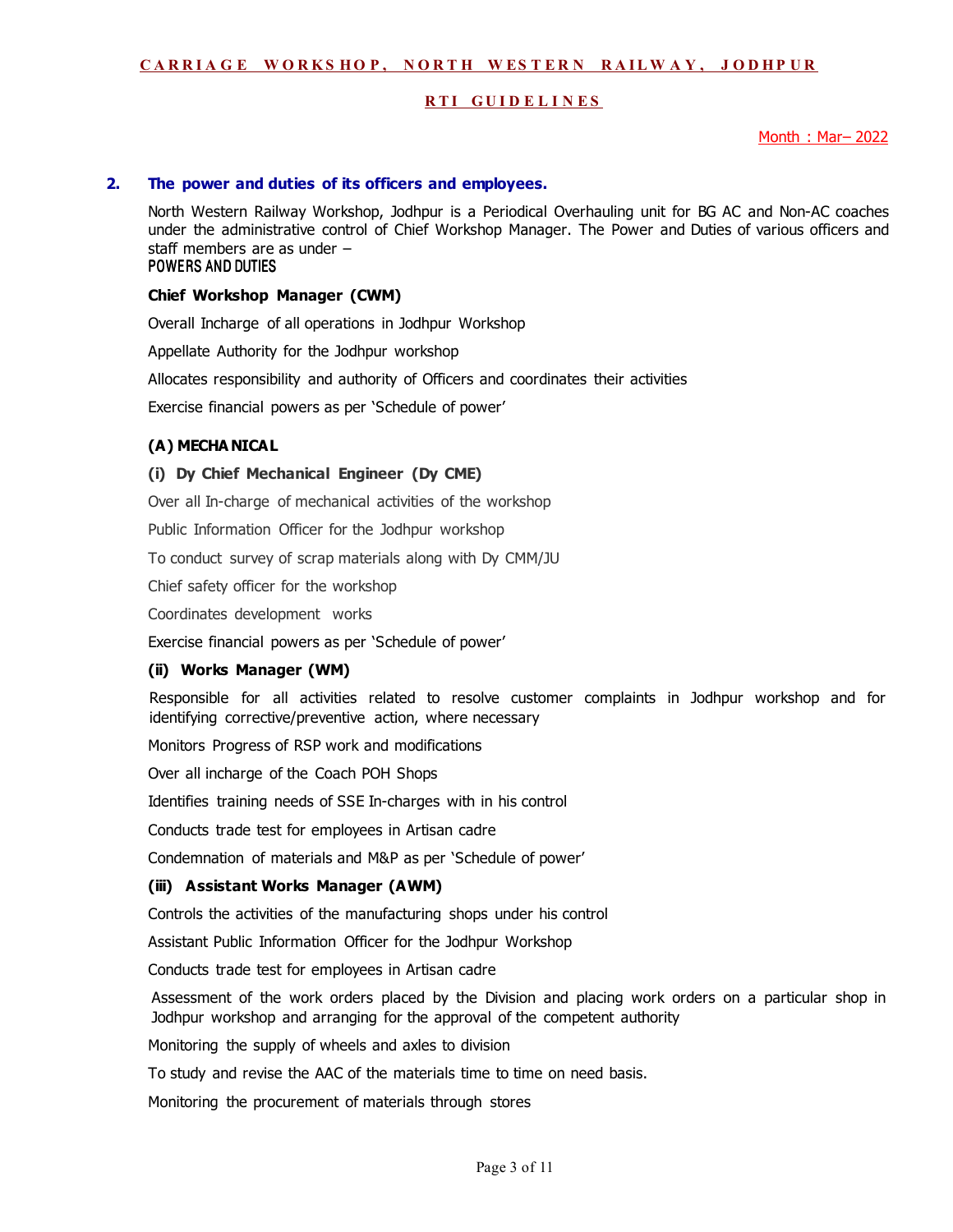#### **RTI GUIDELINES**

Month: Mar-2022

#### **(B) ELECTRICAL**

#### **(i) Dy Chief Electrical Engineer**

Nodal Officer for the electrical department

Incharge of all electrical activities of the coach maintenance under his control

Identifies training needs in Electrical Department

Responsible for power supply to the Workshop

Exercise financial powers as per 'Schedule of power'

#### **(ii) Workshop Assistant Electrical Engineer (WAEE)**

He assist the Dy Chief Electrical Engineer in his working

Conducts trade test for employees in Artisan cadre

#### **(C) PERSONNEL**

#### **(i) Senior Personnel Officer (SPO)**

Nodal Officer for the personnel department

Incharge of all activities of personnel department including staff welfare, health care etc.

Defines organization, responsibility and authority in Personnel Department

Responsible for adhering to statutory compulsions concerning Jodhpur workshop, such as Payment of Wages Act, Workmen compensation Act

Responsible for industrial relations activities

Exercise financial powers as per 'Schedule of power'

#### **(D) FINA NCE & ACCOUNT**

#### **(i) Senior Assistant Finance Advisor (SAFA)**

Nodal Officer for the Accounts Department Incharge of overall activities of Accounts Department Exercise financial powers as per 'Schedule of power'

#### **(ii) Senior Assistant Finance Advisor (AFA)**

He assist the Senior Assistant Finance Advisor in his working

### **(E) ENGINEERING**

#### **(i) Executive Engineer (XEN)**

Nodal Officer for Engineering works for workshop Carrying out all works under the Plan Head  $-42$ Carrying out Workshop engineering works under the Plan Head – 430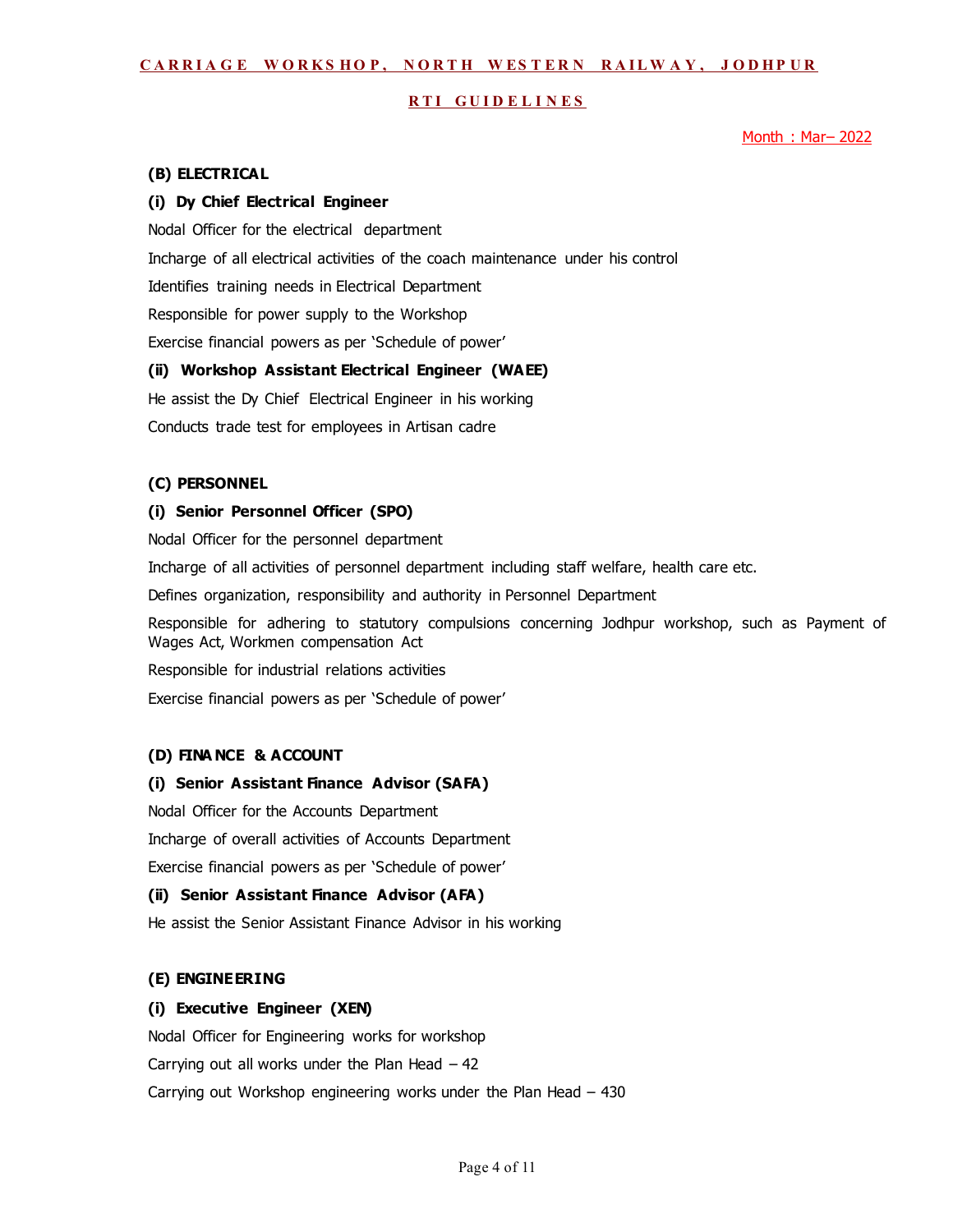#### **RTI GUIDELINES**

Month: Mar-2022

Carrying out Zonal Contract works Exercise financial powers as per 'Schedule of power'

## **(F) STORE**

#### **(i) Dy Chief Material Manager (Dy CMM)**

Nodal Officer for Store Depot Jodhpur

Exercise financial powers as per 'Schedule of power'

Overall In-charge of all operations in Jodhpur Store depot

#### **(ii) Senior Material Manager (SMM)**

He assist the Dy Chief Material Manager in his working

#### **(iii) Assistant Material Manager (AMM)**

He assist the Senior Material Manager in his working

#### **(G) SUPERVISORS**

#### **(i) Senior Section Engineer Incharges (SSE)**

Incharge of individual shops.

Responsible for keeping records, Drawings and Work instructions.

Distribution of Man Power, allotment of machines and arrangement of Material for their shop/section

Responsible for general administration of the shop

### **(ii) Junior Engineers (JE)**

They assist the Senior Section Engineers in their working

#### **(H) Employees**

Each of the employees is assigned a specific work by his incharge, which he/she has to complete within a defined time frame and with adequate quality.

## **3. The procedure followed in the decision making process, including channels of supervision and accountability.**

#### **Procedure followed in decision making process :**

As per Railway's Mechanical Code, Establishment code, Finance code, stores code and Railway board and HQs directives

#### **Channels of supervision and accountability :**

See Organization Chart at the last page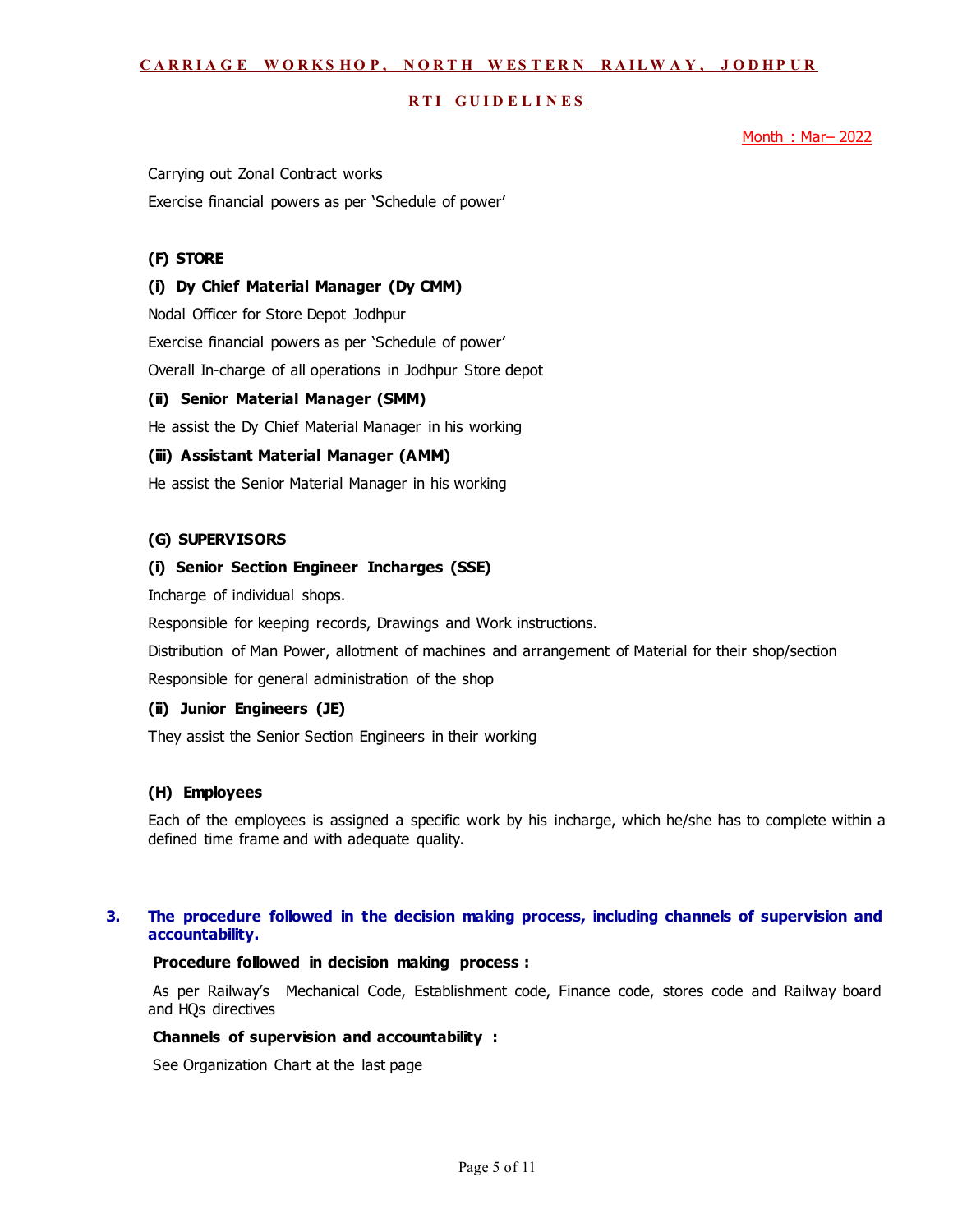#### **RTI GUIDELINES**

Month : Mar– 2022

#### **4. The norms set by it for the discharge of its functions.**

 Norms are followed as per guidelines given in the Coach Maintenance Manual and instructions issued by RDSO, ICF, RCF, Ministry of Railways and Zonal Headquarter.

#### **5. The rules, regulations, instructions, manuals and records, held by it or under its control or used by its employees for discharging its functions.**

 Every branch of this Workshop has an authorized codebook and being followed by that branch in its working. Related record held under the control of branch officer.

#### **6. A statement of the categories of documents that are held by it or under its control.**

Various types of documents maintained many levels for every workstation

### **7. The particulars of any arrangement that exits for consultation with or representation by, the members of the public in relation to the formulation of its policy or implementation thereof.**

 Policies are not formulated at workshop levels. However, implementations of each and every policy directives of Railway Board or NWR HQ's are ensured with immediate effects

**8. A statement of the boards, councils, committees and other bodies consisting of two or more persons constituted as its part or for the purpose of its advice, and as to whether meeting of those boards, councils, committees and other bodies are open to the public, or the minutes of such meeting are accessible for public.** 

This type of facility not available in this Workshop

#### **9. A Directory of its officers and employees.**

**OFFICERS AS ON 31.03.2022** 

| <b>Name</b>                  | <b>Designation</b> | <b>Rly. Phone</b> |              | <b>BSNL</b>   |              | <b>AIRTEL</b> |
|------------------------------|--------------------|-------------------|--------------|---------------|--------------|---------------|
|                              |                    | <b>OFFICE</b>     | <b>RESI.</b> | <b>OFFICE</b> | <b>RESI.</b> | <b>CUG</b>    |
| Jit Dihana<br>Sh. Inder      | <b>CWM</b>         | 44250             | 44251        | 2432140       |              | 9001198450    |
| Sh. Lalit sharma             | Dy. CME            | 44252             | 44169        | 2624597       |              | 9001198451    |
| Sh Praveen Choudhary         | Dy. CEE            | 44359             | 44255        | 2624758       |              | 9001198455    |
| <b>VACANT</b>                | <b>WM</b>          | 44260             |              | 2430595       |              | 9001198452    |
| Sh. Jagdish Narayan<br>meena | Dy. CPO            | 44790             |              | 2433658       |              | 9001198454    |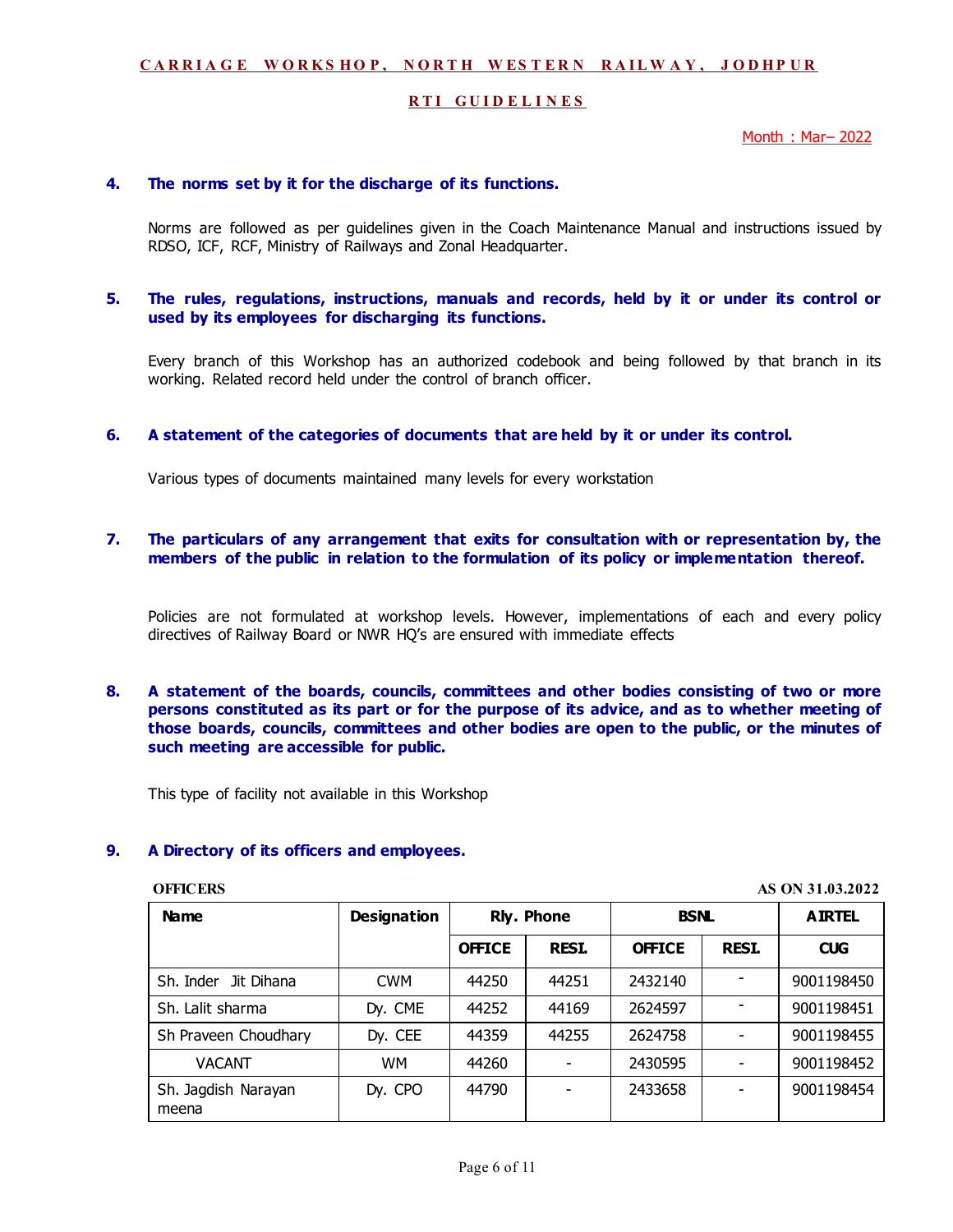## **RTI GUIDELINES**

## Month: Mar-2022

| Sh. R K Shukla               | <b>AWM</b>  | 44256 |                          | 2624587 |                          | 9001198453 |
|------------------------------|-------------|-------|--------------------------|---------|--------------------------|------------|
| Sh. B. C. Soni               | <b>APE</b>  | 44256 | $\overline{\phantom{0}}$ | 2624587 | $\overline{\phantom{0}}$ | 9001198453 |
| Sh. Babu Lal Meena           | <b>ACMT</b> | -     | ۰                        |         |                          | 9001198458 |
| Sh. P. L. Meena              | <b>SAFA</b> | 44354 | $\overline{\phantom{0}}$ | 2430193 |                          | 9001198457 |
| Vacant                       | <b>AFA</b>  | 44354 | $\overline{\phantom{0}}$ |         |                          | 9001198459 |
| Sh. Raju Mathur              | <b>XEN</b>  | 44548 | 44475                    |         | ۰                        | 9001198254 |
| Sh. Ashok Kumar<br>Chaudhary | <b>DCMM</b> | 44760 |                          | 2430299 |                          | 9001198771 |
| Sh.Sudhir kumar Sharma       | <b>DMM</b>  | 44764 |                          | 2430195 |                          | 9001198773 |
| Sh. Avakash Sachan           | AMM         | 44764 |                          | 2430195 |                          | 9001198772 |
| Vacant                       | <b>APO</b>  | 44788 |                          |         |                          |            |
|                              |             |       |                          |         |                          |            |
| <b>STD CODE</b>              | RLY - 098   |       |                          |         | <b>BSNL - 0291</b>       |            |

## **10. The monthly remuneration received by each of its officers and employees, including the system of compensation as provided in its regulations. OFFICERS AS ON 31.03.2022**

| S. No.         | <b>Designation</b>                  | <b>Basic</b> | Level                    | <b>Sanctioned Cadre</b> |
|----------------|-------------------------------------|--------------|--------------------------|-------------------------|
| $\mathbf{1}$   | Chief Works Manager                 | 177400       | 14                       | 01                      |
| $\overline{2}$ | Dy. Chief Mechanical Engg.          | 94100        | 12                       |                         |
| 3              | Works Manager                       | Vacant       | $\overline{\phantom{0}}$ |                         |
| 4              | Asst. Production Engineer           | 104400       | 10                       |                         |
| 5              | Asst. Works Manager                 | 95500        | 10                       |                         |
| 6              | Dy. Chief Electrical Engineer       | 88700        | 12                       |                         |
| 7              | Asst CMT                            | 68000        | 8                        |                         |
| 8              | Dy. Chief Personnel Officer         | 96900        | 12                       |                         |
| 9              | Sr. Asst. Finance Advisor           |              |                          |                         |
| 10             | Asst. Finance Advisor               | Vacant       | $\overline{\phantom{a}}$ | 01                      |
| 11             | Executive Engineer                  | 105600       | 11                       |                         |
| 12             | Dy. Chief Material Manager          | 123100       | 13                       | 01                      |
| 13             | Div. Material Manager<br>(DsI/BGKT) | 93800        | 11                       | 01                      |
| 14             | Assistant Material Manager          | 61300        | 10                       | 01                      |
| 15             | Asst. Personnel Officer             | Vacant       | -                        | -                       |
|                | <b>TOTAL</b>                        |              |                          |                         |
|                |                                     |              |                          |                         |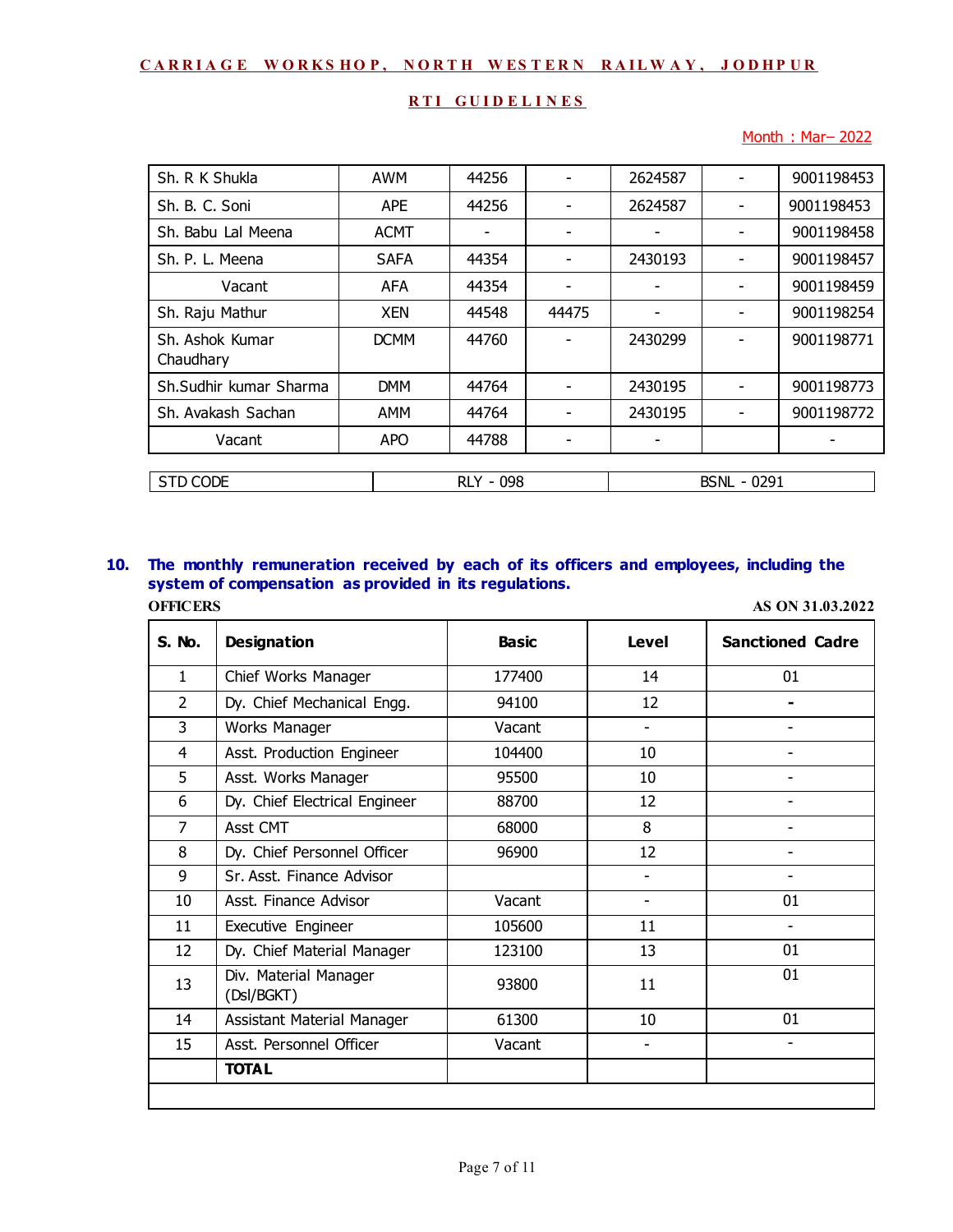## **RTI GUIDELINES**

Month : Mar– 2022

## **11.** The budget allocated to each of its agency, indicating the particulars of all plans, proposed expenditures and report on disbursements made.

Figure in Thousands

|    |                                                                    |                                          | 2020.21                   |               | 2021-22 (Up to Feb 2022) |                                    |                           | अन्तर         |                  |
|----|--------------------------------------------------------------------|------------------------------------------|---------------------------|---------------|--------------------------|------------------------------------|---------------------------|---------------|------------------|
| ļΕ | विवरण                                                              | Final<br><b>Budget</b><br>Grant<br>(FBG) | Actual<br>Expendit<br>ure | Variati<br>on | OBG                      | <b>Budget</b><br>Proport<br>ionate | Actual<br>Expendi<br>ture | Variati<br>on | अन्तर<br>(% में) |
| 03 | General Superinten-<br>dence & Services                            | 111830                                   | 111115                    | $-715$        | 124443                   | 114073                             | 105831                    | $-8242$       | $-6.62$          |
| 04 | Repair<br>and<br>Maintenan-ce<br>of<br>Permanent way<br>&<br>works | 25410                                    | 25070                     | $-340$        | 21469                    | 19680                              | 22707                     | 3027          | 14.10            |
| 06 | Repair<br>and<br>Maintenan-ce<br>of<br>Carriage & Wagon            | 1296164                                  | 1295782                   | $-382$        | 1497983                  | 137315<br>$\mathbf{1}$             | 127555<br>8               | $-97593$      | $-6.51$          |
| 07 | Repair<br>and<br>Equipment<br>Maintenan-ce                         | 90095                                    | 90066                     | $-29$         | 111652                   | 102348                             | 91608                     | $-10740$      | $-9.62$          |
| 08 | NTXR Staff                                                         | 9393                                     | 9393                      | 0             | 9558                     | 8762                               | 3092                      | $-5670$       | $-59.32$         |
| 11 | Welfare<br>Staff<br>and<br>Working Expenditure                     | 11008                                    | 9615                      | $-1393$       | 13461                    | 12339                              | 8855                      | $-3484$       | $-25.88$         |
| 12 | Misc.<br>Working<br>Expenditure                                    | 1606                                     | 1804                      | 198           | 1895                     | 1737                               | 1661                      | -76           | $-4.01$          |
| 13 | PF, Pension & other<br>retirement benefits                         | 42850                                    | 42961                     | 111           | 40715                    | 37322                              | 51661                     | 14339         | 35.22            |
|    | <b>Grand Total</b>                                                 | 1588356                                  | 1585806                   | $-2550$       | 1821176                  | 166941<br>$\mathbf{1}$             | 156097<br>3               | 10843<br>8    | $-5.95$          |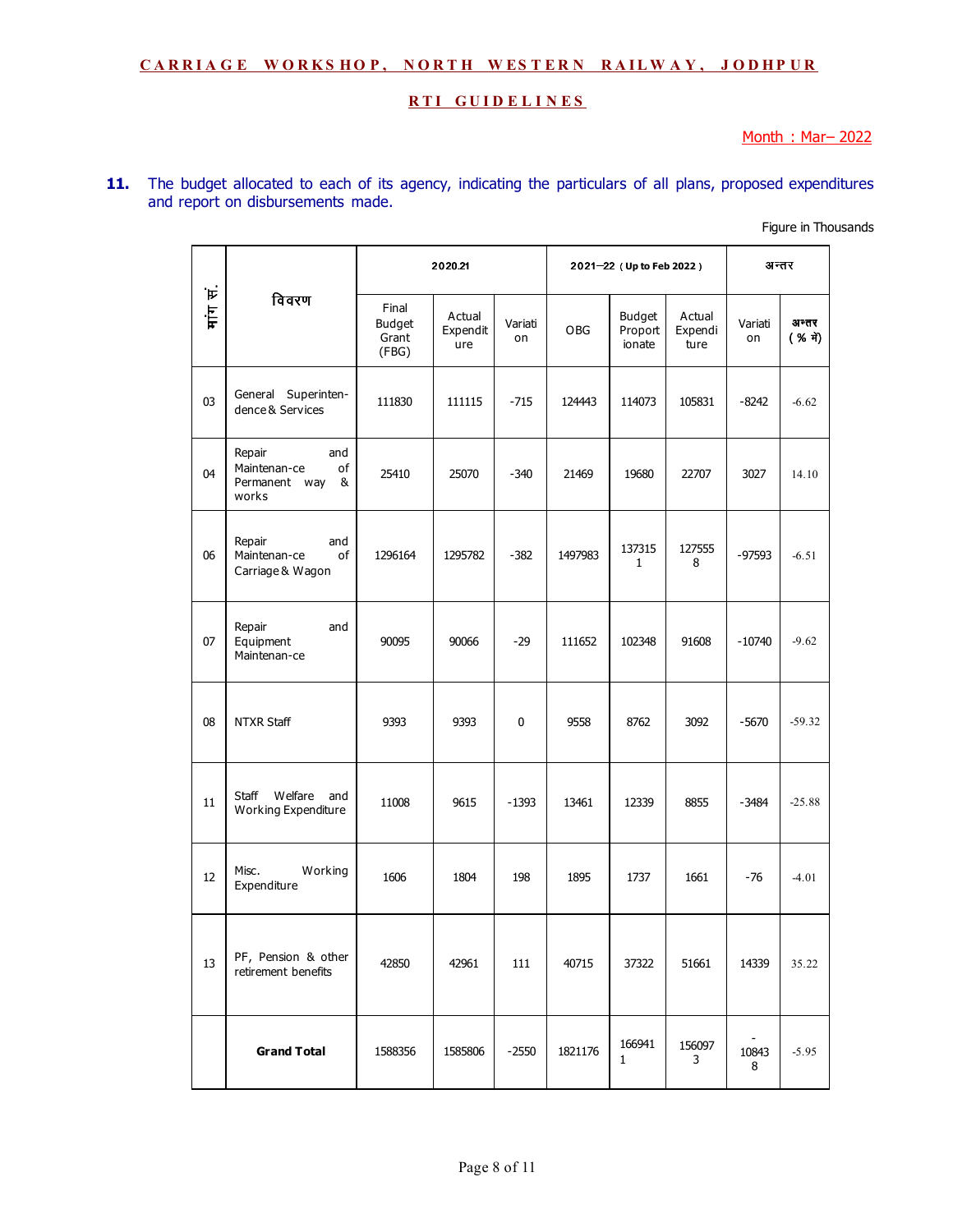## **RTI GUIDELINES**

Month : Mar– 2022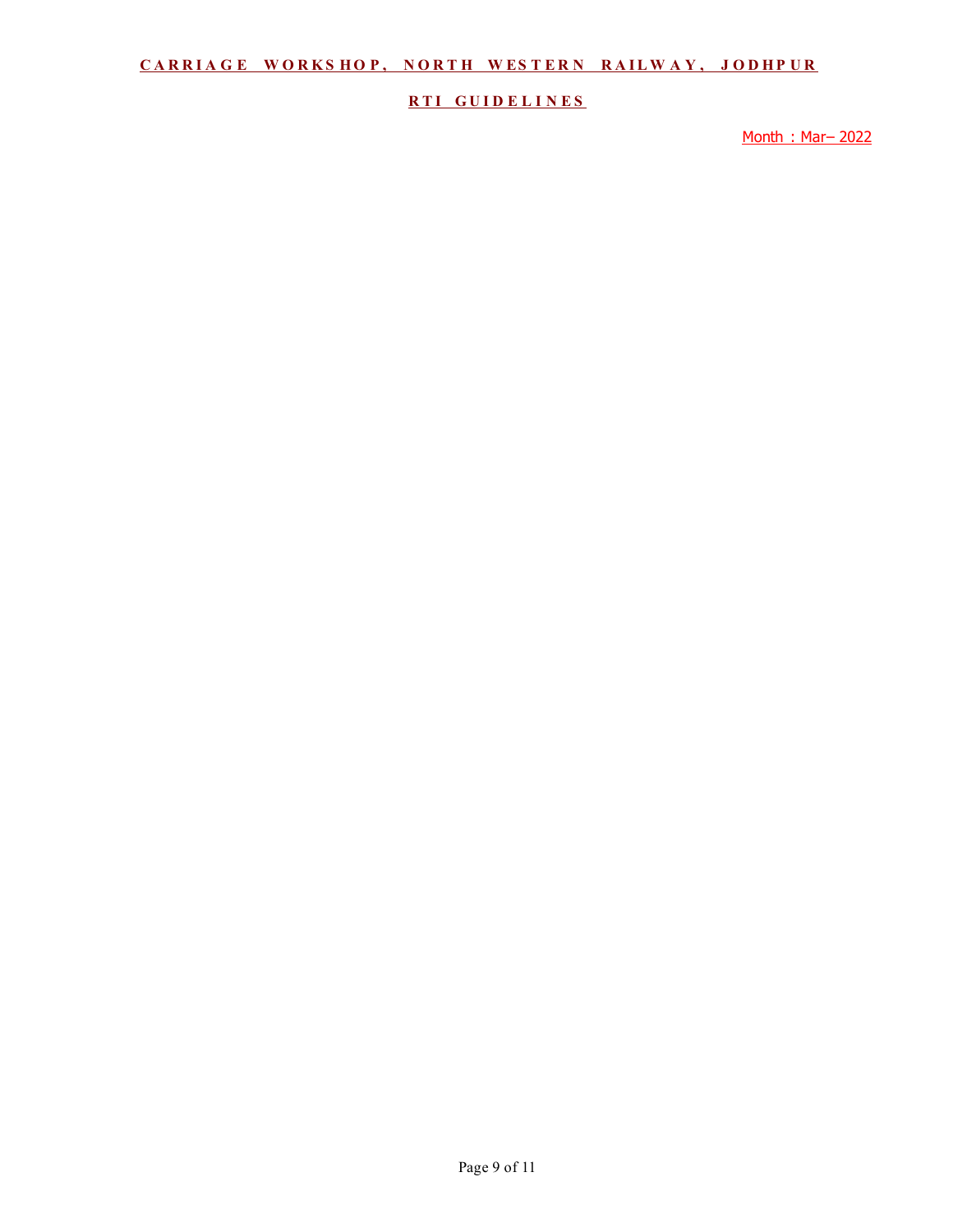#### **RTI GUIDELINES**

Month : Mar– 2022

**12. The manner of execution of subsidy programmes, including the amounts allocated and the details of beneficiaries of such programmes.** 

**------------------------------------ NIL ------------------------------------** 

**13. Particulars of recipients of concessions, permits or authorizations granted by it.** 

**----------------------------------- NIL ------------------------------------** 

**14. Details in respect of the information, available to or held by it, reduced in an electronic form.** 

**------------------------------------ NIL ------------------------------------** 

**15. The particulars of facilities available to citizens for obtaining information, including the working hours of a library or reading room, if maintained for public use.** 

**------------------------------------ NIL ------------------------------------** 

## **16. The names, designations and other particulars of the Public Information Officers.**

|                                      | APPELLATE AUTHORITY                                | <b>PIO</b>                     | <b>APIO</b>                            |
|--------------------------------------|----------------------------------------------------|--------------------------------|----------------------------------------|
| <b>NAME</b>                          | Sh. Indrajeet Dihana                               | Sh. Lalit Sharma               | Sh. B. C. Soni                         |
| <b>DESIGNATION</b>                   | Chief Workshop Manager                             | Dy. CME                        | <b>APE</b>                             |
| <b>Residential</b><br><b>Address</b> | Railway Bunglow No D-23A<br>Rotary Circle, Jodhpur |                                | Baldev<br>Nagar<br>Masurial<br>Jodhpur |
| E-mail                               |                                                    |                                |                                        |
| <b>Contact Nos.</b><br><b>Office</b> | 0291 - 2432140<br>098 - 44250 Rly.                 | 0291-2624597<br>098-44252 Rly. | 0291-2624587                           |
| Contact No.<br><b>Residence</b>      | 0291-2630722                                       |                                |                                        |
| <b>Mobile</b>                        | +919001198450                                      | +919001198451                  | +919001198453                          |
| FAX No.                              | 0291-2610496                                       | 0291-2624597                   |                                        |

| <b>Right to Information Cell</b> | <b>BSNL</b> - 0291-2631176 | <b>Railway - 44272</b> |
|----------------------------------|----------------------------|------------------------|
|----------------------------------|----------------------------|------------------------|